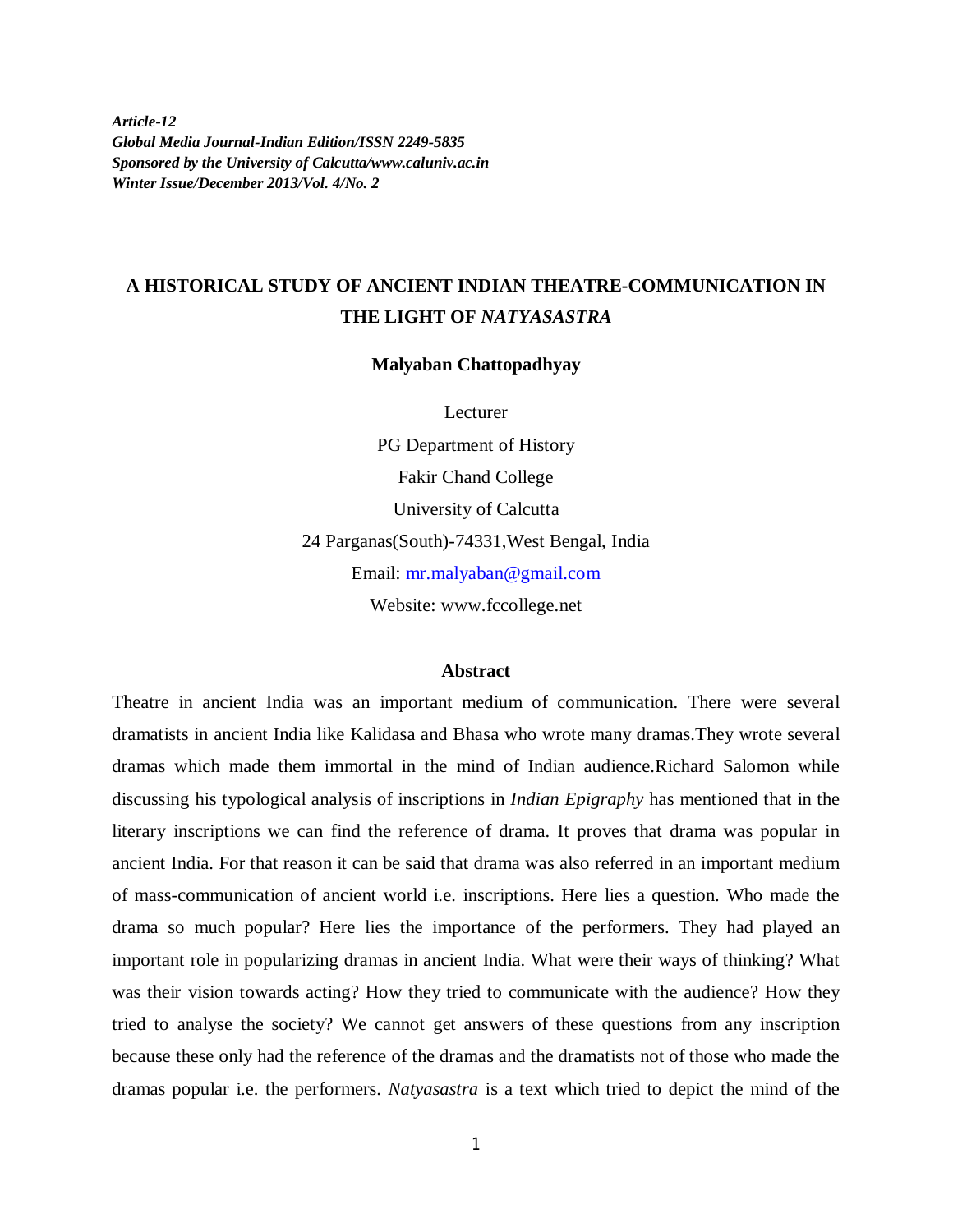performers for the first time in the history of Indian drama. This paper will try to understand the mind and mentality of the theatre workers of ancient India in the light of *Natyasastra.* Keywords:

*Natyasastra, Natyaveda*, *Silpasatra,* Kusilava, Siddhi, ,Panini, Pliny, Brahminism, Theatre Group, Theatre-communication .

Theatre in ancient India was an important medium of communication.There were several dramatists in ancient India like Kalidasa and Bhasa who wrote many dramas. They wrote several dramas which made them immortal in the mind of Indian audience. Richard Salomon while discussing his typological analysis of inscriptions in *Indian Epigraphy* has mentioned that in the literary inscriptions we can find the reference of drama. It proves that dramatic performance was popular in ancient India.<sup>1</sup> For that reason it can be said that drama was also referred in an important medium of mass-communication of ancient world i.e. inscriptions. Here lies a question. Who made the drama so much popular? Here lies the importance of the performers. They had played an important role in popularising dramas in ancient India. What were their ways of thinking regarding communicating the audiences through performance? How they tried to communicate with the audience? We cannot get answers of these questions from any inscription because these only had the reference of the dramas and the dramatists not of those who made the dramas popular i.e. the performers. *Natyasastra* is a text which tried to depict the mind of the performers for the first time in the history of Indian drama.

Before going to the detail description of ancient Indian theatre workers mentality towards theatre communication, it is important to understand who were the theatre workers in ancient India. In the thirty fifth chapter of the *Natyasastra*, there is a list of members of a theatre group, which helps us to understand about the people who were considered as theatre workers or theatre related persons in ancient India. A theatre group(according to *Natyasastra*)should have persons specialized in seventeen types of works like ,Bharata (stage manager or producer or a person who can perform everything related to a production. A multidimensional person),Vidusaka(person to make fun i.e. Jester), Tauripta( Person skilled in music, expert in all musical instruments.), Nata(person perform as an actor-Dancer), Sutradhara(person specialized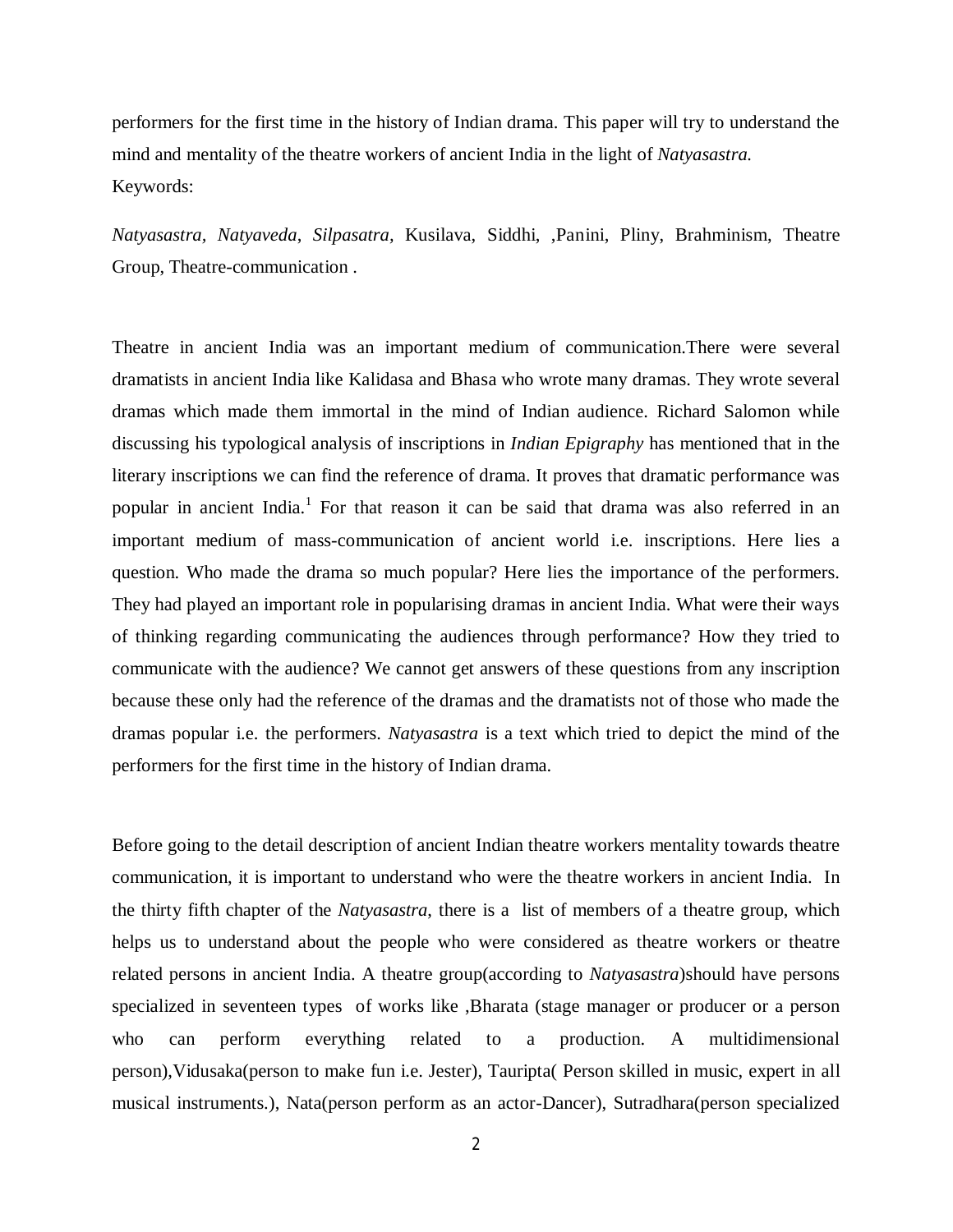in applying the songs and music during the performance) , Natyakara(one who in accordance with the *Natyasastra* expresses the various rasa-s , bhava-s natural to the the people though different character), Nandi (person praising in Sanskrit or Prakit), Nayaka(person engaged in directing dance during a performance),Mukutakara,( person engaged in making head-gears for every character),Abharanakara(person engaged in making ornaments for a performance), Malyakara (person engaged in making garlands for the characters of a perfromance),Vesakara(person engaged in making costumes for a performance), Chitrakara(person engaged in painting for performance),Rajaka(person engaged in cleaning the costumes), Karukara(person engaged in decorating hall with wooden idols or sculpture),Kusilava (person who can dance and play musical instrument during performance. M.L. Varadpande<sup>2</sup> transliterated the term Kusilava as actor-dancer also. Apart from this list *Natyasastra* also mentioned that the person helping the performance in another way, should be honoured as a member of a theatre group.<sup>3</sup> This list helps us to understand the components of a theatre group. Interestingly *Natyasastra* not confining itself to the discussion of the work of acting, includes name of each and every allied works considered necessary for a performance. For that reason the Rajakas or Malyakaras were honored as a member of a theatre group, although they were not directly related to the performance. Those who are doing this can be symbolized as a theatre worker or persons related to the theatrical performance. *Natyasastra* was written to clarify the *Natyaveda* which was considered as a manual for the theatre workers to help the performers of ancient India.<sup>4</sup> So it can be said that *Natyasastra* also says something about people's mind and mentality, their problem, their needs and their sorrow too which I will try to unearth in this article.

Before going to the details study of the ancient Indian theatre workers' attitude towards communication it also important to trace the date and the time of the first Indian dramaturgical text. Like the Indian epics and other texts of antiquity, the task of assigning a particular date for the composition of *Natyasastra* is impossible and we can at best get an approximate idea about the period of its composition by way of examining the contents of the text.

M M Ghosh, well-known for his translation of *Natyasastra* argued that *Natyasastra* was written before Kalidasa as Kalidasa had used the name of Bharata(related to the text *Natyasastra*)in his plays which shows that he was familiar with the works of Bharata.<sup>5</sup> In the play Vikramavarsia,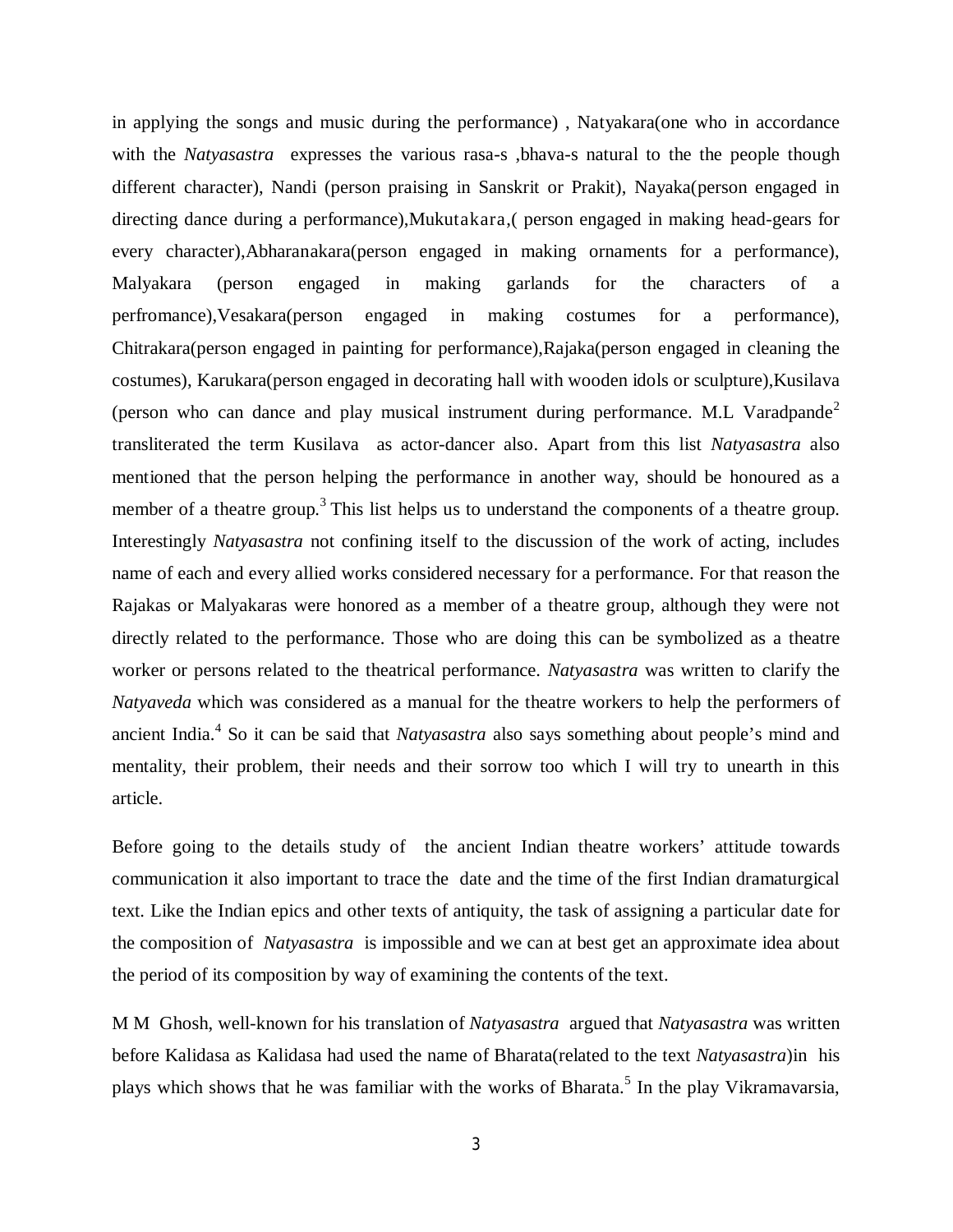the name of Bharata was mentioned and there is a conversation which proves that Kalidasa had also accepted Bharata as a master in the field of dramaturgy.<sup>6</sup> Since by all token, Kalidasa was a poet and a play-writer of fourth/fifth century A.D. and attained a reputation as one of the literary masters by the seventh century, as indicated by the presence of his name along with the name of Subandhu and others in the Aihole inscription(634 A.D) as a famous poet,<sup>7</sup> it can be assumed that *Natyasastra* predated Kalidasa's time. M M Ghosh further argues that *Natyasastra* was written before Bhasa and does not accept that Bhasa was much earlier than *Natyasastra* .It is interesting to note that Bhasa did not follow the play structure, which was mentioned in the *Natyasastra* in his plays but this as M M Ghosh feels is not adequate to prove that Bhasa was an author of pre- *Natyasastra* India, as it was not mandatory for every play writer of India to follow *Natyasastra*'s structure of play writing and there were no such uniform rules as such. Manmohan Ghosh says that even though Bhasa did not follow the structure of *Natyasastra*, there are various similarities between Bhasa's and *Natyasastra*'s concept regarding the concept of gesture and dance. He dated *Natyasastra* around the second century A.D whereas Bhasa as a poet was placed by him in the third century  $A.D.^8$  However it is important to note even though *Natyasastra* can be placed, on tangible grounds, before Kalidasa's time, Dr.Ghosh's assumption regarding Bhasa's time is not well accepted. It has been reasonably argued by Anupa Pande that Kalidasa's several plays accepted *Natyasastra*'s tradition and thus *Natyasastra* can be placed as a pre-Gupta text because Kālidāsa, who was a poet of Gupta era, mentioned *Natyasastra* as an earlier text<sup>9</sup> but historians find it difficult to accept Dr.Ghosh's argument in placing Bhasa after *Natyasastra* in the field of Sanskrit drama related writing. There is a debate regarding the date of Bhasa as well and critics like V.Venkatachalam says that Bhasa was the earliest play writer of Sanskrit language and even though he was aware of a debate, in conclusion he says, "It will therefore, be safe to conclude until any decisive proof to the contrary is unearthed by future research that Bhasa lived somewhere between the two clear landmarks ,Buddha and Kautilya, nearer the former than the latter." For a conclusion he mentioned that Bhasa did not live before fifth century  $B.C^{10}$  and added that there are several things prevalent in *Natyasastra* which actually depict the footprints of Bhasa's style upon *Natyasastra*. So *Natyasastra*, in his view, was not written before Bhasa's plays.<sup>11</sup> So it can be said that according to Venkatachlam, the *Natyasastra* was a text written after at least fifth century B.C. To get the answer regarding the time of *Natyasastra*, some scholars tried to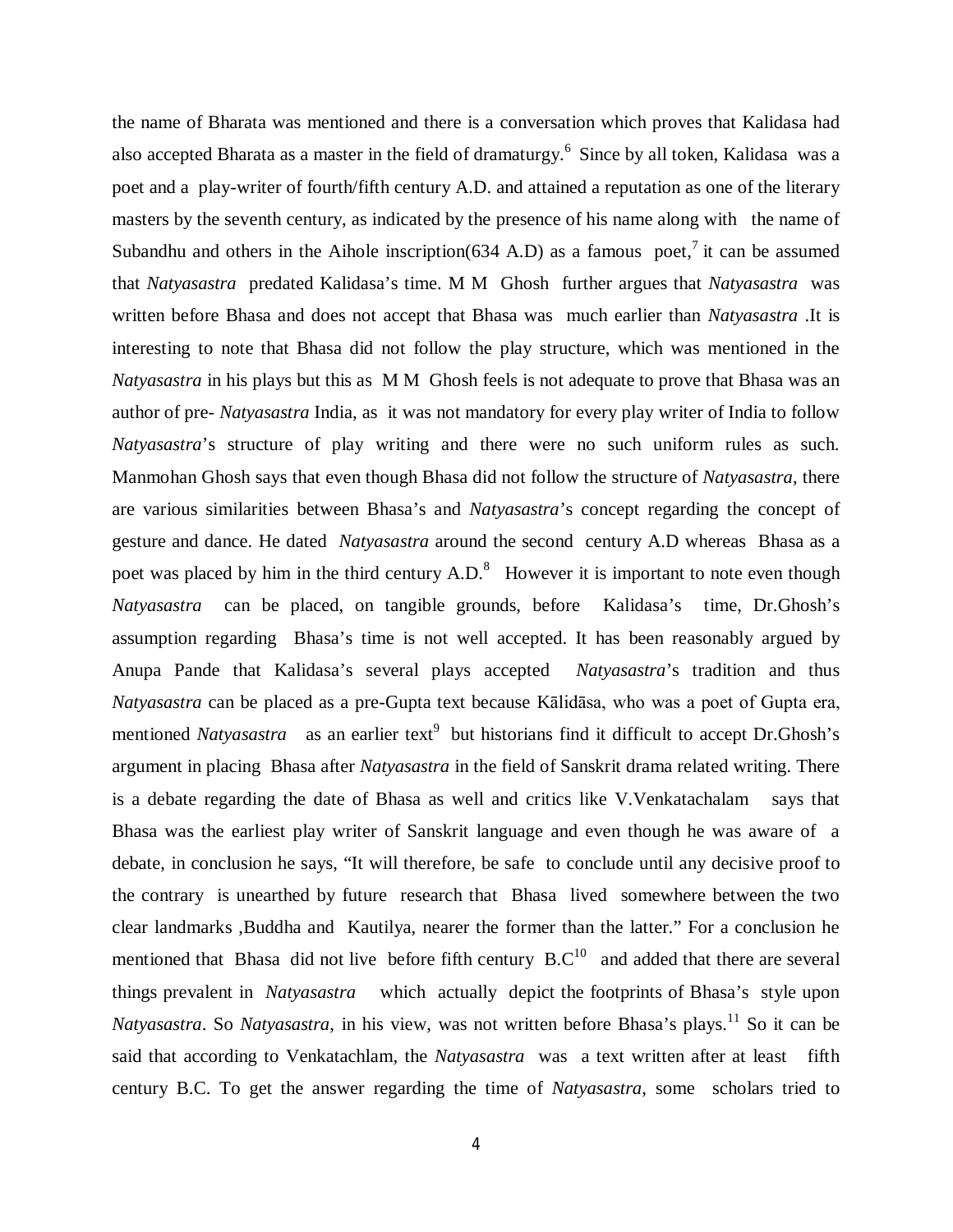compare the grammatical texture of *Natyasastra*'s language with Panini's(fifth century  $B.C$ )<sup>12</sup> grammar . The antiquated usage and the pre- Paninic remnant in the *Natyasastra*, as Bharat Gupt argues, only confirm that its writer was a close successor to Panini.<sup>13</sup> Sukumari Bhattacharji mentioned that drama is the earliest known classical literary type of poetry, a modified and different type followed close behind. The early drama was a combination of mime, poetry, prose, dialogue, humour songs and occasionally also dance and that with the time the use of songs and dance gradually disappeared .<sup>14</sup> In the *Natyasastra* drama is Natya, while examining the meaning of Natya, Adya Rangacharya mentioned that in *Natyasastra* the term Natya is used to depict a performance with dance  $\&$  music  $^{15}$  and it can therefore be said that *Natyasastra* is a creation of the early days of Sanskrit language . *Natyasastra* describes Natya not merely as a set of dialogues but of music and dance too. In the introduction of the book Approaches to Bharat's Natyasastra, Amrit Srinivasan mentioned that this text was not written after second century A.D.<sup>16</sup> After dating the *Natyasastra*, it is also important to get an idea regarding the authorship of the text. It is difficult to get a definite idea about the individual identity of the ancient Indian scholars as they had shown an apathy to divulge their own identity and Kapila Vatsyayan rightly says that it is evident from our scholastic tradition which started from the earliest time, that "I-ness" is not reflected in the works our ancient scholars. They were interested to place their knowledge within the ambit of wider perspective of universe.<sup>17</sup> It is mentioned in the Oxford Companion to the Theatre and Performance that *Natyasastra* is the earliest known Sanskrit collection on Indian theatre attributed to the sage Bharata.<sup>18</sup> In The New Grove Dictionary of Music and Musician Bharata is depicted as a sage (muni) in ancient Indian legend.<sup>19</sup> So it is difficult to get an idea regarding the identity of that 'sage'. Kapila Vatsyayan tried to read this problem in a different way. In this context she took a linguistic approach. She mentioned that 'Bharata' is only an acronym or eponymous for the three syllables Bha(bhava), Ra(raga),Ta(tala). So it is possible that Bharata is a symbolic name , depicting symbolically a community devoted to the performing arts. It is correctly mentioned by Vatsyayan that before *Natyasastra*, the term Bharata was not used to symbolize the theatre person/persons <sup>20</sup>. In *Natyasastra* we can also find the definition of the term Bharata. In the thirty fifth chapter of *Natyasastra* we find a list of theatre workers where the role of each persons in the theatre was mentioned and Bharata was mentioned here as a general actor, a person able to play musical instruments, a stage manager who can provide accessories for a play production. Here we also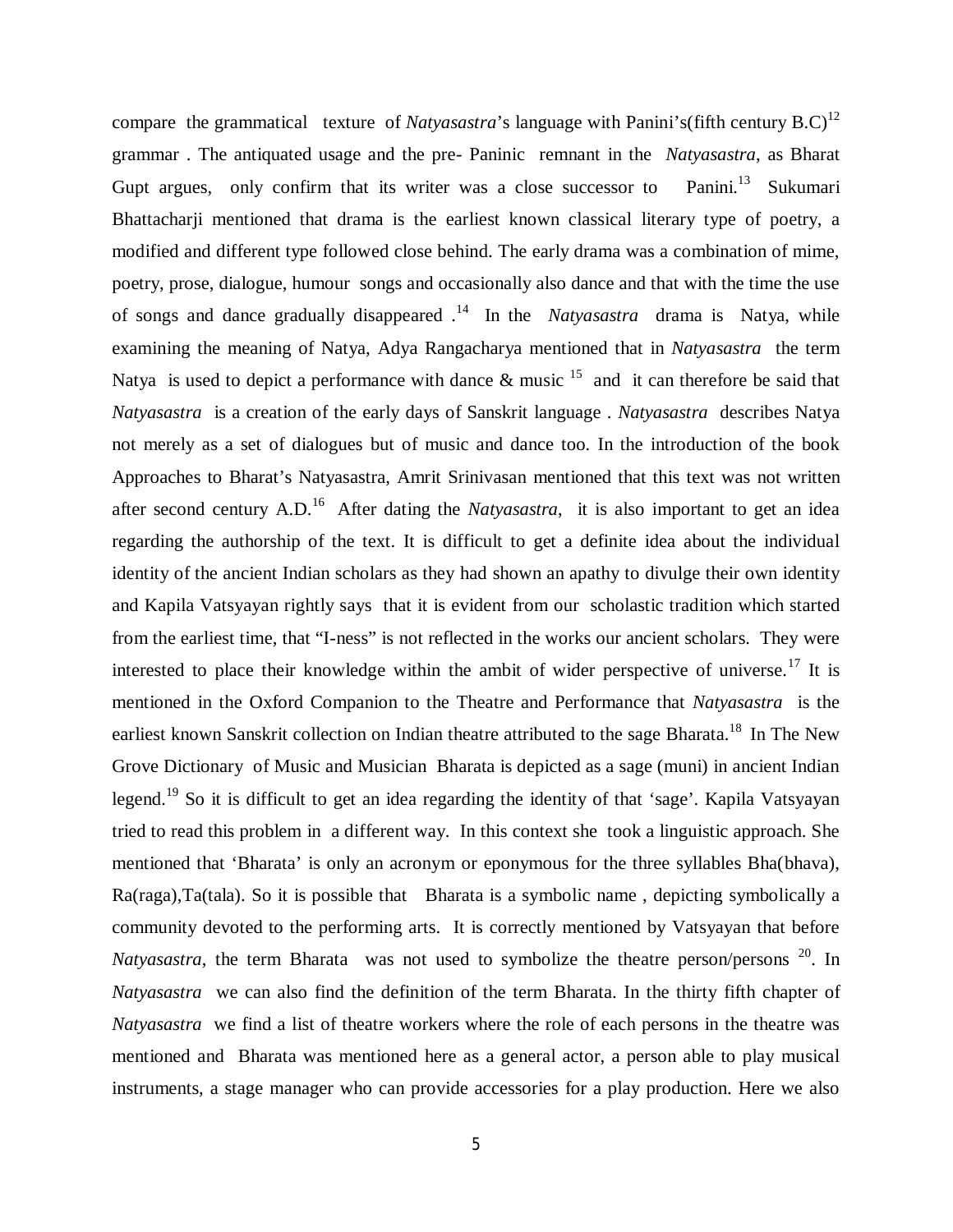get the names of other members of a theatre group.  $21$  It is evident, therefore, that in the *Natyasastra* the term Bharata was portrayed as a multifaceted theatre-worker. The manner in which Natyasastra uses the term Bharata make him either a part of the theatre group or identifies him with the producer or a person of a super personality, who can provide everything important for a performance. It is mentioned in the *Natyasastra* that Bharata was an authority in the field of theatre but *Natyasastra* nowhere mentioned that Bharata was the author of this text. *Natyasastra* is such a text where everything was depicted during the course of a long conversation between a sage and Bharata and it can be said that *Natyasastra* is a representation of a community's way of thinking like Therigatha or Therogatha. The arrangement of the chapters in the *Natyasastra* also indicates that a common wave of thinking was present in the entire text So it is clear that *Natyasastra* is not a work of several authors of different ages.<sup>22</sup> But following Adya Rangacharya one can also state that *Natyasastra* was written at different times and that this process was active till the seventh/eighth century, creating a possibility of its being affected by contemporary developments also.<sup>23</sup> It is reflected in the *Natyasastra* that the theatre workers of ancient India had an urge to satisfy the audience and for that reason they wanted to make their communication with the audience much more effective. For that reason they tried to decorate the theatre hall, tried to use music and emphasised upon acting to make a performance successful and were interested also to schedule the performance on the basis of the mood of the content of the performance. Prem Lata Sharma in her essay has clearly mentioned the mentality of *Natyasastra* regarding the use of music and dance for a better performance. She had mentioned that *Natyasastra* had treated music much more essential than dance.<sup>24</sup> Except from the time of prayers ,meals and at the noon and midnight ,a play can be performed at any time of a day or night (early morning, forenoon, afternoon, and evening). According to *Natyasastra*, a performance could be done at a period of day or night which was most appropriately suitable to communicate, the mood of the performance. For example it can be said that a play based on virtue should be performed in the forenoon while a play evoking erotic sense, based on Kai $\frac{f}{g}$  mode of acting, full of dance, instrumental music and songs, should be performed in the evening, although it was further mentioned that theatre may be performed at any time of the day, on the basis of the patron or the producer of the performance.<sup>25</sup> The theatre workers of ancient India were also interested to understand the mind of the audience and it was mentioned in the *Natyasastra* that the response from the audience was important to measure the success of performance.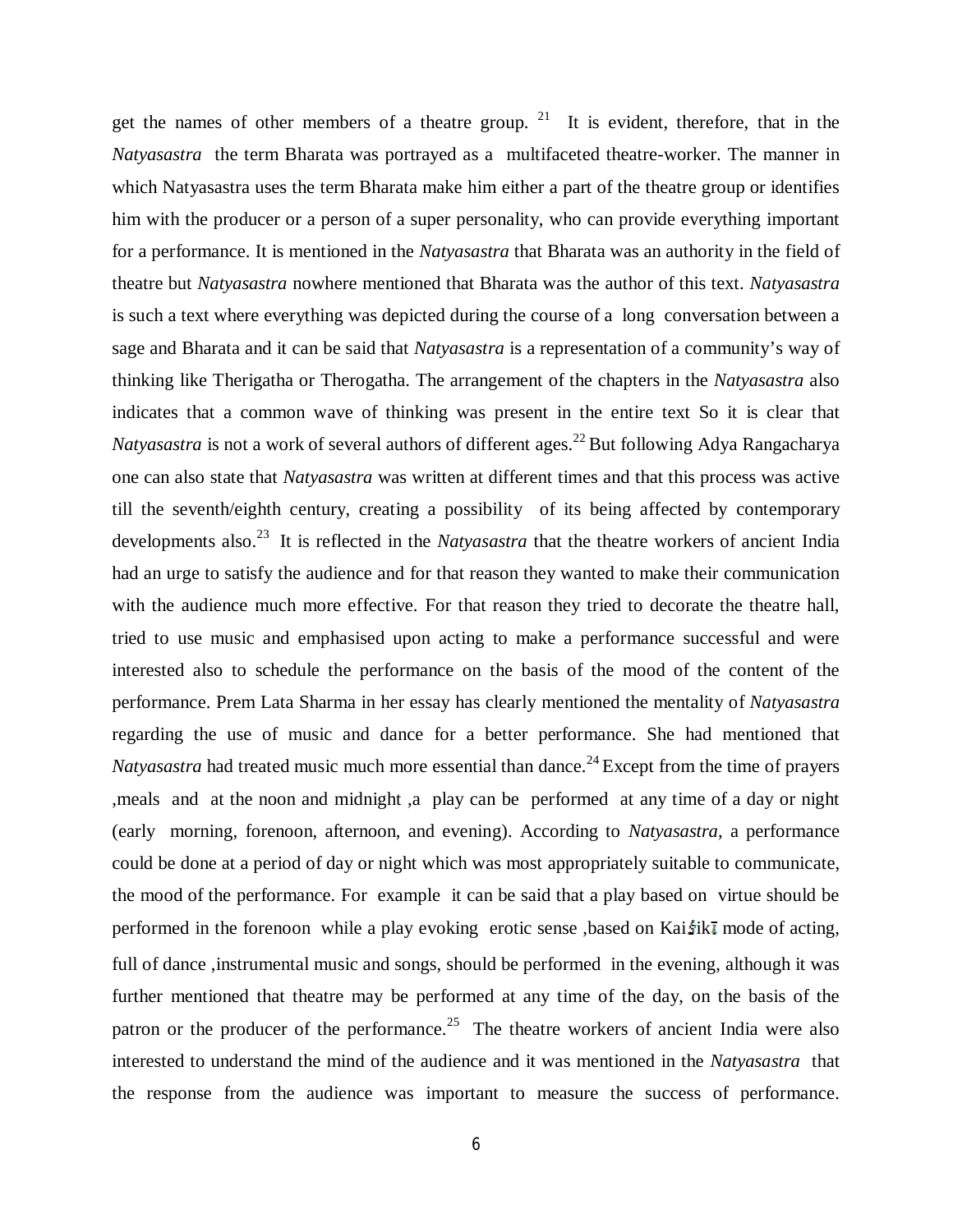*Natyasastra* mentioned that the ideal spectator should be a good critic of the performance. After mentioning *Natyasastra* also tried to depict the psychology of the audience of different age groups and insisted that the performers should keep in mind the psychology and the mentality of the audience as on the basis of their mentality, audiences from different age groups react to different types of acting and scenes. According to *Natyasastra*, to cite one example, young spectators were usually interested in the portrayal of love ,devout in the philosophical and religious aspects. However, unlike the younger generation, the aged audience would enjoy the tales of virtue and the *Puranic* legends. The seekers of money would enjoy dramas in which the way out to achieve prosperity is described, whereas the heroic persons would delight in the terrible and horrible rasas generated through the scenes of the battles and combats. *Natyasastra*, while mentioning the choice of the children and the fools regarding performance, took 'common women' within the same category and mentioned that these types of audience would like comic situations, appreciate good costumes and good make up.<sup>26</sup> So it is clear that theatre workers of ancient India wanted to understand the psychology of the audience to fulfil that. In this way we can able to understand that the ancient Indian theatre workers were interested to understand the psychology of the audience to make them satisfy through content of acting.

It can be said that the quality of acting is also important to satisfy the audience . Only a good actor can communicate with the audience properly. To understand to quality of acting the theatre workers of ancient India were comfortable to rely upon the judgment of audience. As a part of this aim *Natyasastra* in the twenty-seventh chapter mentioned how performers would be able to understand that they had made a successful performance( i.e. Siddhi) also. There it was stated that a theatre production can achieve two types of success, human and divine success. If the audience, influenced by the acting, lough or get upset and then express their emotion vocally(by saying sadhu or god, aho or wonderful , pravriddha nada or loud applause etc.) or physically (for example throwing garland or rings on the stage)then the actors could say that they achieved the human success.<sup>27</sup> It was mentioned in the *Natyasastra* that a performance would achieve divine success when it would be free from any noise, disturbance, calamity and when the auditorium would be full.<sup>28</sup> It is clear from this that ancient Indian theatre workers were interested to use the reaction of the audience as a parameter to measure their success in communicating a piece of drama.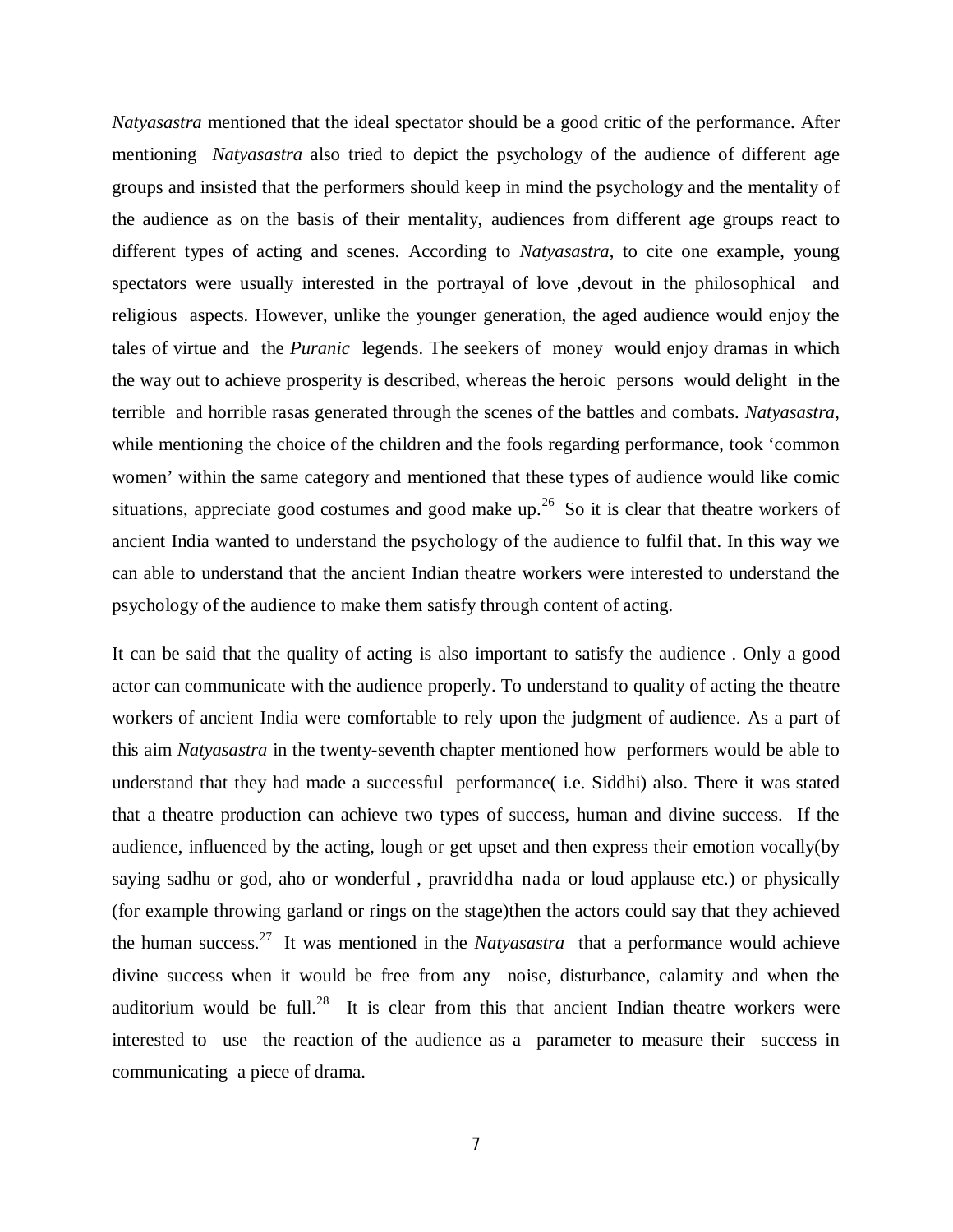A good communication in case of theatre could be done with the help of good acting only. The theatre workers of ancient India had their own idea regarding acting, which helps us to understand their way of thinking towards acting and their mentality towards woman also. In the case of *Natyasastra* or ancient Indian tradition, we have to keep in mind that to the ancient people meaning of acting was something different from the modern one. To a modern spectator performance of a drama (except dance and music dominated tradition Indian theatres like Yatra,  $^{29}$  etc.) is a dialogue based performing art and therefore meaning of acting(in the theatre) is mainly confined to the dialogue and its representation. But the concept of acting at the time of *Natyasastra* was quite different from the modern perspective. Acting is understood in contemporary idiom to symbolize a communication where an actor suitably represents the words of the playwright taking them as an artistic unity complete in itself with appropriately spontaneous gestures , movements, facial expressions and use of voice speech. Unlike that, the term Abhinaya in *Natyasastra* suggests a much more complex process of an actor's art which was highly systematized and exactly worked out.<sup>30</sup> The definition of the term Abhinaya(acting), as given in the *Natyasastra* ,says us about that ancient concept. The term Abhinaya was etymologically explained by *Natyasastra*. According to *Natyasastra* Abhinaya is that which carries the performance of the audience and that was highly systematized, where the use of several parts of an actor's (male and female) body were mentioned. According to *Natyasastra* there were four types of Abhinaya which are Angika (Body movements), Vachika(spoken expression),Aharya(communicating through ornaments and dresses),Sattvika(the emotive expression). $31$ 

While explaining the term Abhinaya, Adya Rangacharya usually translated it as 'acting' but according to Bharata it is not correct. He says that the term *Abhinaya* is derived from the term *ni*(to carry) with a prefix *Abhi*(meaning of the play) and thus the term *Abhinaya* is something which is carrying the meaning of the play.<sup>32</sup> So whenever the performers tried to say something on acting they actually depicted their mind and mentality towards communication indirectly. The detailed stratification of *Abhinaya* also helps us to construct a history of the methodology of *abhinaya*(acting) and the history of the nature of performance of the ancient Indian theatre.

*Natyasastra* tells us the Indian identity of the Indian theatre. This Indian identity is reflected in the concept of construction of indoor stage which is mentioned in the *Natyasastra*. In the second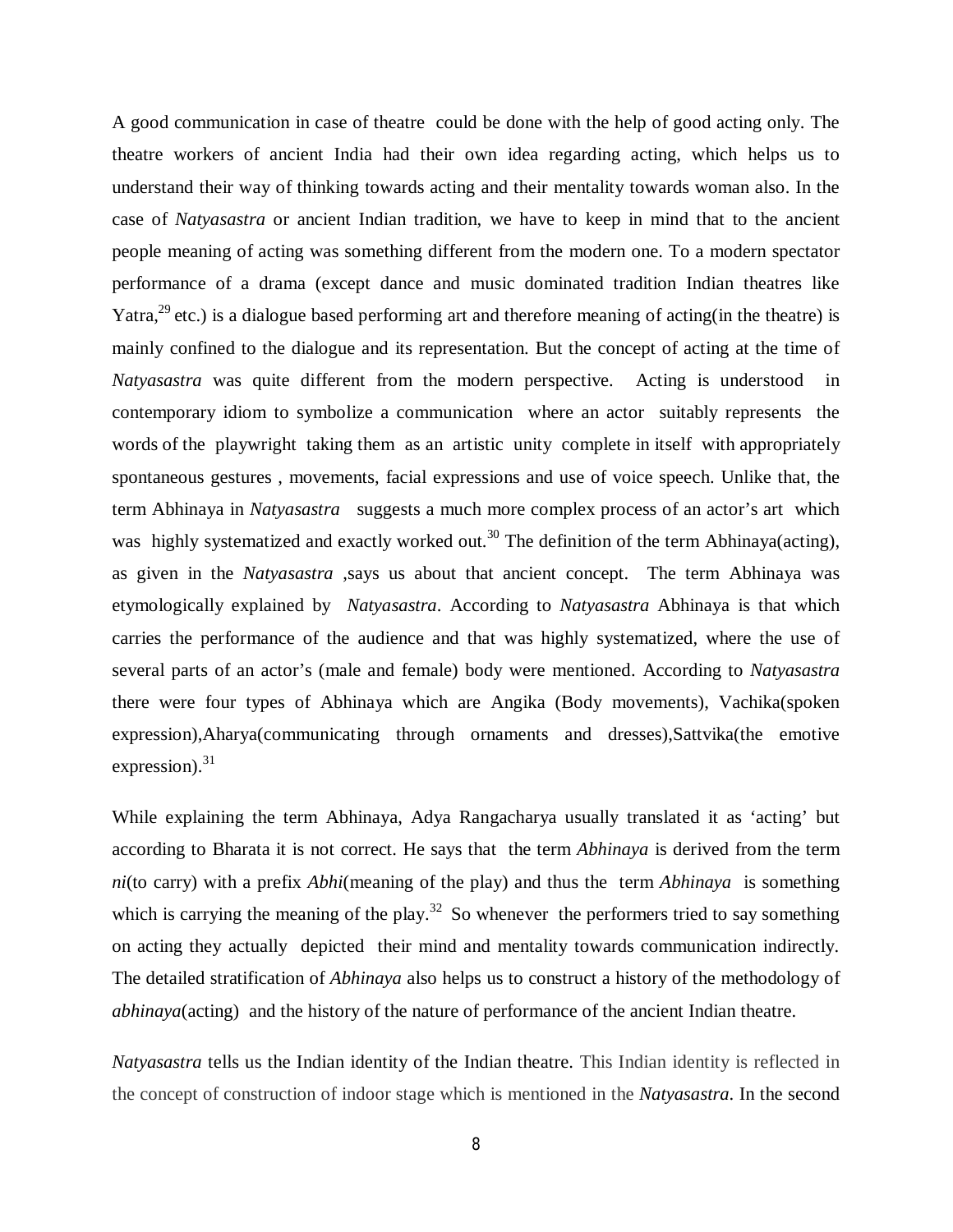chapter of the *Natyasastra*, concept of stage& theatre hall along with its importance and the methods of its construction were described which also helps us to understand the mind and mentality of the theatre workers of ancient India to communicate the audience properly. They were interested to construct an audience-friendly theatre hall to satisfy the audience.Three shapes of the theatre hall were mentioned in the *Natyasastra*'s second chapter which are oblong (Vikrista),square (caturasra) and triangular (tryasra) which were again sub divided into another three types. These are large (Jyestha) ,middle (Madhya),small (Avara). *Natyasastra* also gives us the measurement of these theatre halls. The length of the large hall should be 108 hasta and the middle one should be 64 hasta long and the small one should be 32 hasta long. In this way *Natyasastra* gives us an idea of the shape of the theatre hall of ancient India.<sup>33</sup> So technically *Natyasastra* is saying about 9 types of theatre hall. While explaining this measuring unit, Adya Rangacharya says that four hasta maybe taken as equivalent to one danda,  $34$  R.P Kulkarni<sup>35</sup> and others also supported Rangacharya's decision. Following *Natyasastra*, it can be said that 8 angula is equal to one hasta and 4 hasta is equal to one danda.<sup>36</sup> Analysing the measuring units as mentioned in the *Natyasastra*, Tarla Mehta tried to give a measurement of the theatre hall in modern parameters.<sup>37</sup> In the second chapter of the *Natyasastra* we have the description of the Madhya type theatre hall but it was not clearly mentioned which Madhya(Vikrista,caturasra or tryasra) type it was. In the last part of the second chapter, two other types of theatre hall(caturasra and tryasra) were described separately which help us to think that the description of the Madhya type theatre hall is the description of the Vikristamadhya theatre hall. It is clear from the *Natyasastra* that it suggested Vikristamadhya type theatre hall as an appropriate hall for any human being because it would help audience to listen to the dialogues clearly and to watch the actor clearly. It is mentioned in the *Natyasastra* that a large theatre hall maybe helpful for the Gods but in the case of human being. Vikristamadhya type theatre hall is appropriate because it helps the actor to communicate with the audience vocally and physically.<sup>38</sup> This logic proves that the theatre workers of ancient India had an urge to communicate with the audience. If the theatre hall became too large, it would be impossible for each and every audience to recognize the actor's role. It is interesting to note that like India, Greeks also faced this problem but unlike Indian theatre workers, to solve this they decided to use large coloured musk's which actually helped each and every audience to recognize the actor's role in the performance.<sup>39</sup> But Indians were not interested to use masks, they decided to decrease the size of the theatre hall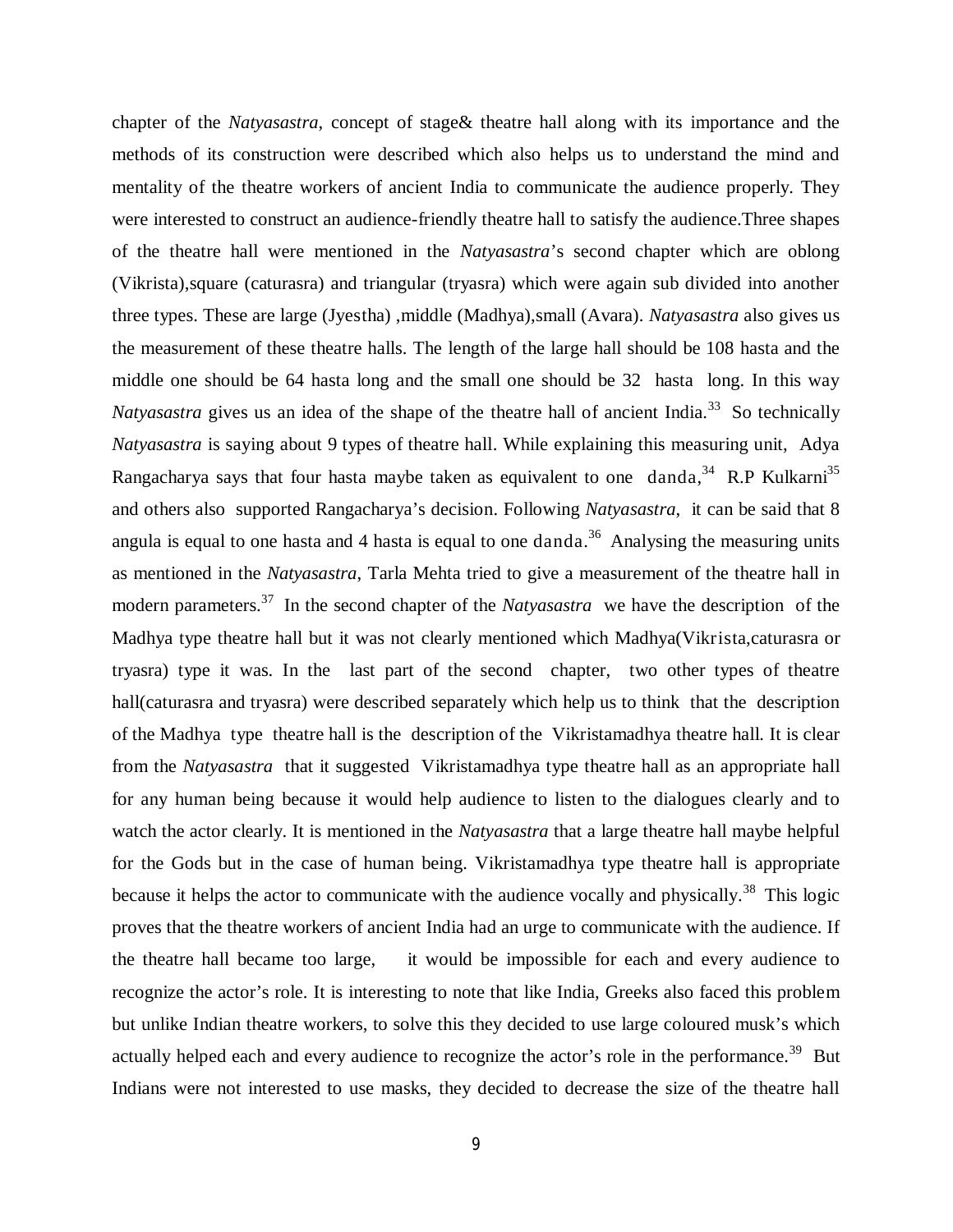only. This proves that Indian theatre workers tried to think in their own ways to communicate the audience. Actually art is a human activity where one man consciously, by means of certain external signs, hands on to others feelings he has lived through, and others are affected by these feelings and also experience them.<sup>40</sup> This mentality of Leo Tolstoy regarding the art of communication can also be seen in the concept of Natyasastra in which we come across attempt to touch the mind of the audience (i.e. to appreciator of art) .

*Natyasastra* also gives a detailed description regarding the decoration of the theatre hall. It is mentioned that the wall of the theatre hall should be decorated by the wall painting and the painting of wall should be done after doing the wood-work and many beautiful sculptures of women can be placed within the theatre hall and several features may be sculptured on the columns of the theatre hall.<sup>41</sup> These depict that the theatre workers of ancient India had an urge to make the theatre hall attractive. While describing the seating arrangements it is interesting to note that *Natyasastra* had suggested to arrange the columns or pillars and the seats of the audience in such a way that it would not disturb the vision of the audience.<sup>42</sup> This again proves the urge of the theatre workers of ancient India to satisfy the audience. This also proves their mind and mentality towards successful communication too.

If we look at the *Natyasastra*, we will find that a group of people, who belong to the theatre community, thought about the concept of entertaining theatre, which will be able to satisfy the audience properly. It is also evident that they were interested to communicate with the audience properly. The tradition of Acting in India certainly developed before *Natyasastra* but these type of conscious thinking regarding theatre-communication to make an effective communication with the audience was not depicted before *Natyasastra*. A relevant question which strikes our mind is the possible reason that might have led a group of people to think so much about the need of theatre and in this context, the social demand theory of art comes up. Devangana Desai, while discussing the factors behind the composition of a series of *Silpasatras* (during c.10<sup>th</sup> and c.12<sup>th</sup> century) mentioned that the demand for temple construction was responsible for that.<sup>43</sup> *Natyasastra* is a text which can be placed between c.500 B.C and c. 200A.D. and if we look at the economic scenario between c.200 B.C and c.300 A.D, we will find that India during this period witnessed massive development in the field of trade and commerce. Romila Thapar observes in Early India that, 'The Mauryans had begun to explore the potential for activities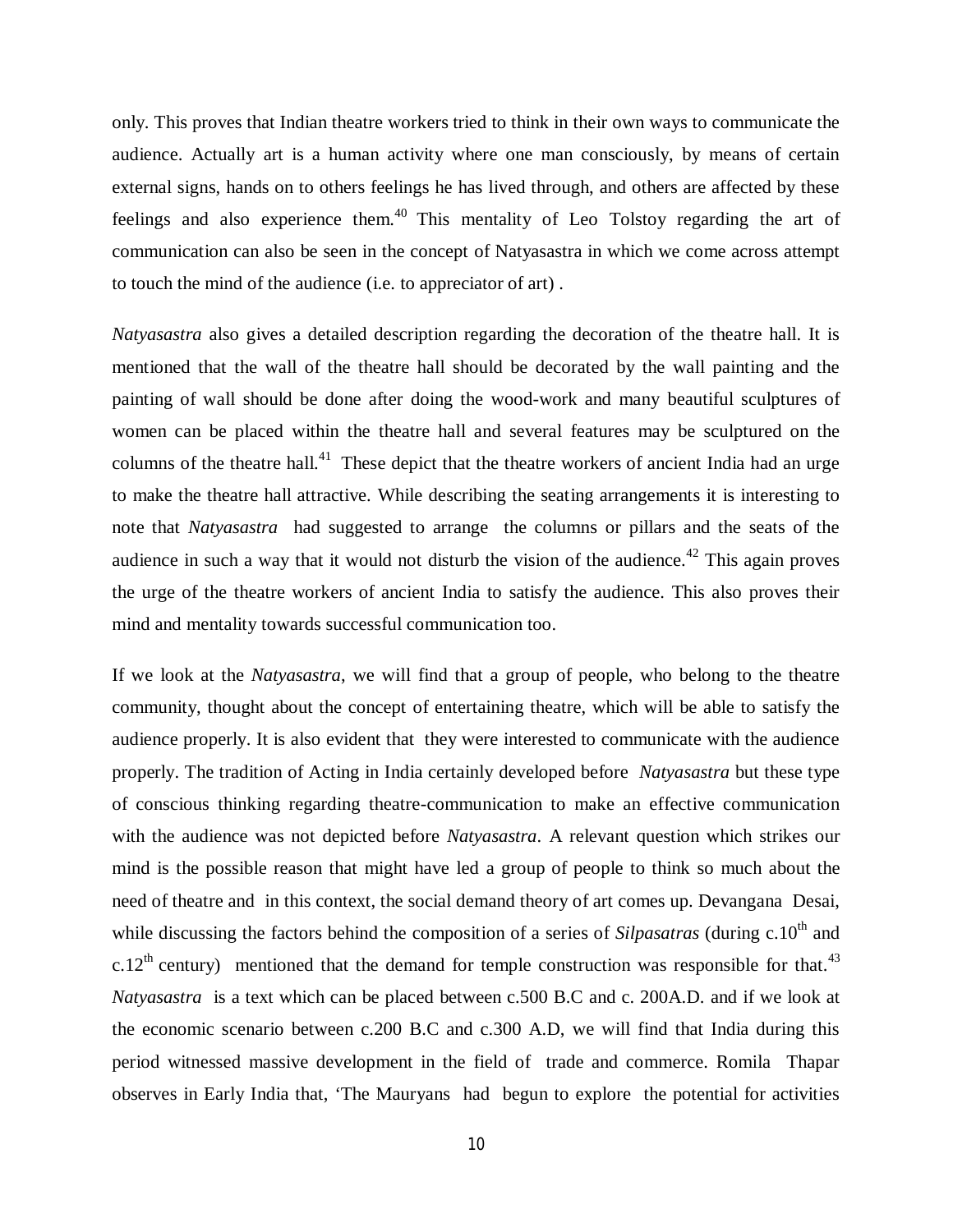,not only in various parts of the subcontinent but also in areas situated in the western part of the India. The need to extend the horizon and considered participation in new ventures was recognized by the successor states'. During this time the Kushanas and the Shakas tried to control the trade roots approaching west Asia. During c.200 B.C and c.300 A.D, we can see the development of Indo-Roman trade which was immensely profitable for India. Romila Thapar has also referred to the Greek historian Pliny's argument who had mentioned that trade with the East caused a serious loss for Roman economy. The frequency of hoards of Roman coins in southern India and the Deccan help us to realize that this trade played a very important role in Indian economy and resulted in the emergence of several urban trade centres like Muzirish , Barygaza Arikamedu etcetera . North India also witnessed economic change during this time with the help of the *Arthasastra* and Pliny's text, Romila Thapar has argued that costal shipping was very common in India during this time and like western coast, eastern coastal economy was also influenced by the Indo-Roman trade which resulted the development of several urban trade centres like Tamralipta.<sup>44</sup> As a consequence of the economic advancement, India, as Professor Thapar argues, witnessed the development of urban culture and the demand for a total entertainment package in the form of the theatrical performance was indeed a consequence of this changing urban milieu. To meet urban need of the urban culture, the theatre workers were compelled to think sincerely of ways to make a theatre much more attractive but this explanation too has proved to be inadequate. In this context it is important to discuss in brief the nature of the religious development in India during this period which witnessed the rise of Buddhism and Jainism and their ever-growing popularity resulting in a marked transformation in the religious life of the common people. Consequently the challenge posed to Brahmanical region made it imperative that they look for possible ways to win over those who had been drawn to the liberal Buddhist philosophy and one useful means to combat the new threat was to communicate with them through the performance of theatre where everyone, irrespective of their caste and social hierarchy, would be given entry. There are certain references in the *Natyasastra* which point to the fact that theatre had undoubtedly become an instrument in the hands of the Brahmanical leaders to communicate with those who had been disgraced and deprived during the heyday of Brahminism.<sup>45</sup> In *Natyasastra*'s first chapter when Bharata Muni was describing the origin of theatre, he had mentioned that once Mahendra as the leader of all deities approached Brahma and requested him, 'please give us something which would not only teach us but be pleasing both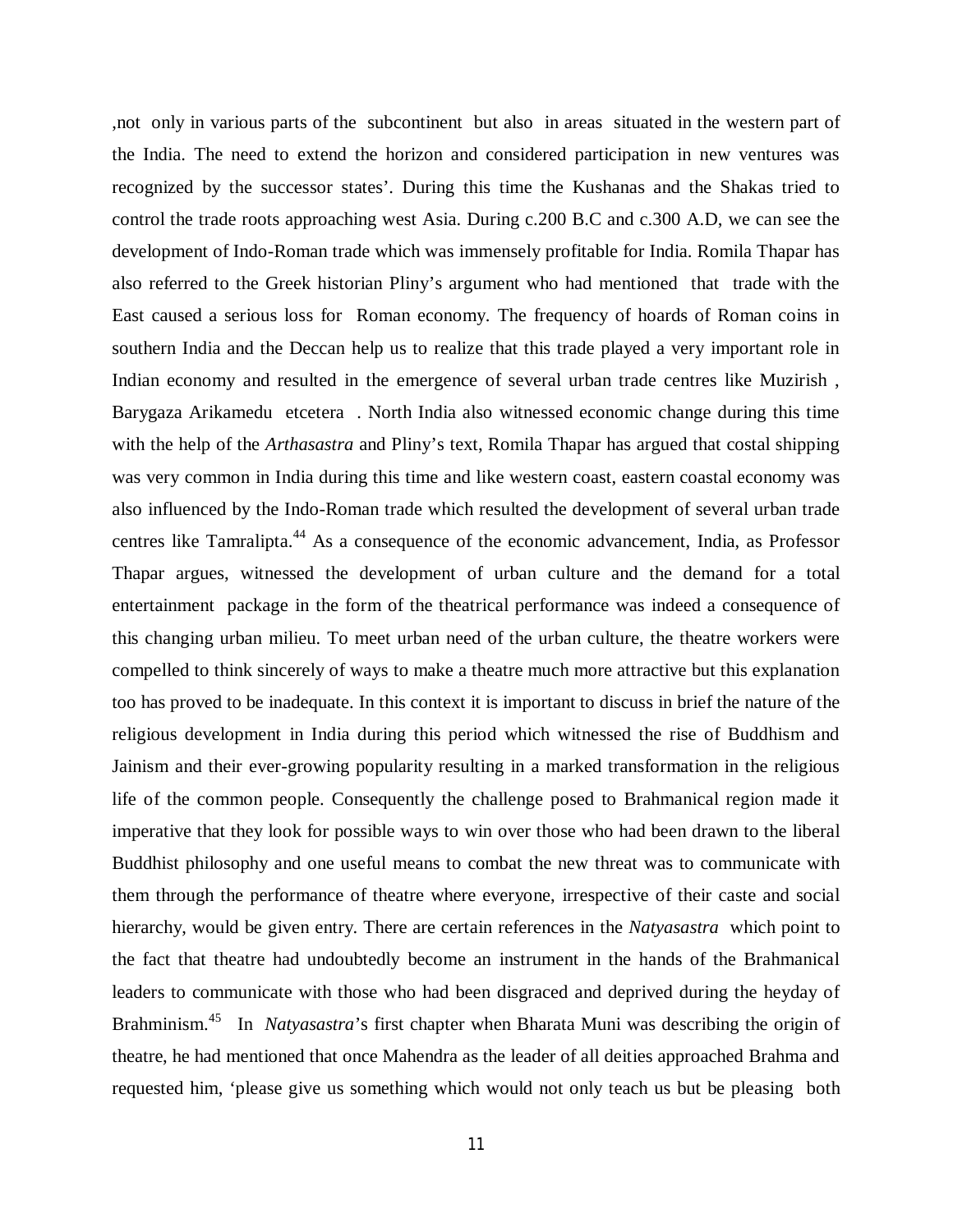eyes and ears. (True) the Vedas are there but (some like) the sudras are prohibited from listening to (learning from) them. Why not create for us a fifth Veda which would be accessible to all the varna-s(castes)?<sup>46</sup> So it is evident that there was a need of Brahmanism to communicate with those who were sudras and their aim was to state the philosophy of *Veda* to the sudras (who were not allowed for a long time to listen to or read the *Vedas*) and by opening the theatrical performance for all, Brahmanical religion, in all likelihood, used theatre as a device to communicate with the neglected and downtrodden.

Theatre workers of ancient India were not only used they were controlled too. *Arthasastra* says that the performers (Kusilava) should be controlled and 'they may hold their performance to the liking in accordance with the producer of their country...'.<sup>47</sup> So there is a silent dictation in *Arthasastra* that the performance should be controlled. Actually they were good communicators,For that reason they were controlled. But *Natyasastra* was not interested to control performers mind. Last chapter of *Natyasastra* says ,'Things which are not stated here should be learnt by attentively watching the talking and behaviour of the people and should be used in the performance.<sup>48</sup> So, it is evident that *Natyasastra* was not interested to say the last word regarding theatre-communication and performance . The mentality of the theatrical performers was not to set some rigid rules regarding performance for their successors but to encourage successors to innovate new trajectories to make effective communication to satisfy the audience.

## **References**

1. Richard Salomon ,*Indian Epigraphy,*Munshiram Manoharlal Publishers Pvt . Ltd.,New York,1998.p.123.

2. M.L Varadpande , *Religion and Theatre* , Abhinav Publications ,New Delhi,1983,p.7.

3. Adya Rangacharya(translator), *The Natyasastra:English Translation with Critical Notes,* Munshiram Manoharlal Publishers Pvt. Ltd., New Delhi,2010,pp.339-340( chapter 35,Hymn no. 88-108)

4. Ibid. ,pp.1-2,(Chapter.1,hymn 1-20).

5. M.M Ghosh, *The Natyasastra ascribed to Bharata-Muni,*vol.1,Asiatic Society of Bengal,Calcutta,1951,p.LXXIII.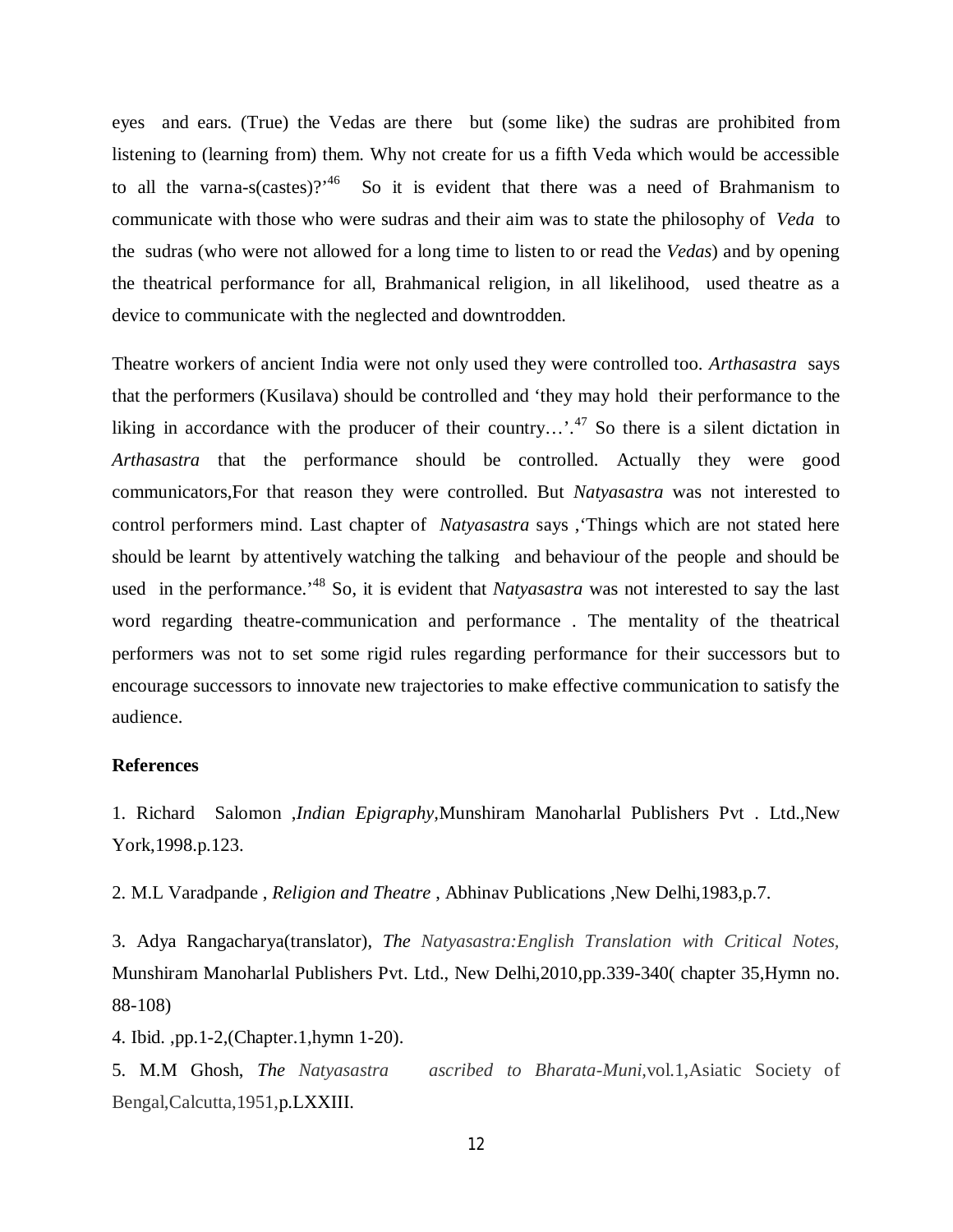6. Chnadra Rajan,(translator),*The Complete Works of Kalidasa*,vol.2,Sahitya Akademi,Delhi,2002,p.160.

7. Unpinder Singh, '*The Power of a Poet: Kingship ,Empire and War in K lidasa's Raghuvamsa'*

-Basudev Chatterjee(edited),Indian Historical Review,(vol.38,number.2),ICHR & Sage,New Delhi, December 2011,p.179.

8. M.M Ghosh, op. cit. , pp. LXXXIV-LXXXVI.

 9. Anupa Pande*, A Historical and Cultural Study of the Natyasastra of Bharata,*Kusumanjali Prakashan , Jodhpur,1992,p.2.

10. V.Venkatachalam, *Bhasa,* Sahitya Akademi, New Delhi,1995,P.26.

11. Ibid., pp. 45-46.

12. R.C Majumder, *Ancient India,* Motialal Banarsidass Publishers Pvt. Ltd.,Delhi,1994,p.190. and

Sukumari Bhattacharji ,*History of classical Sanskrit Literature*, Orient Longman,Calcutta,1993,p.4.

13. Bharat Gupt, *Dramatic Concepts :Greek and Indian*, D.K Printworld (P) Ltd., New Delhi,1994,pp.19-20.

14. Sukumari Bhattacharji, op. cit. , pp.5-6.

15. Adya Rangacharya, *The Natyaśāstra :English Translation with Critical Notes*, op.cit.,p.1(Chapter.1,Hymn.1-20).

16. Amrit Srinivasan(edited), *Approaches to Bharat's Natyasastra*, Sangeet Natak Akademi & Hope India Publications,Delhi,2007,p.1.

17. Kapila Vatsyayan, *Bharata:The Natyasastra*, Sahitya Akademi, New Delhi,2001.,pp.2-5.

18. Kavalam N Panikkar on *Natyasastra*-Dennis Kennedy (edited),*The Oxford Companion to Theatre and Performance*, Oxford University Press, New York,2010,p.420.

19. Jonathan Katz on Bharata -Stanly Sadie (edited),The New Grove Dictionary of Music and Musicians, vol.3,op. cit., p.503.

20. Kapila Vatsyayan, *Bharata:The Natyasastra*, op.cit., p.6.

21. Adya rangacharya,*The Natyasastra:English Translation with Critical Notes,*op.cit.,pp.399- 340(Chapter 35,Hymn 88-108).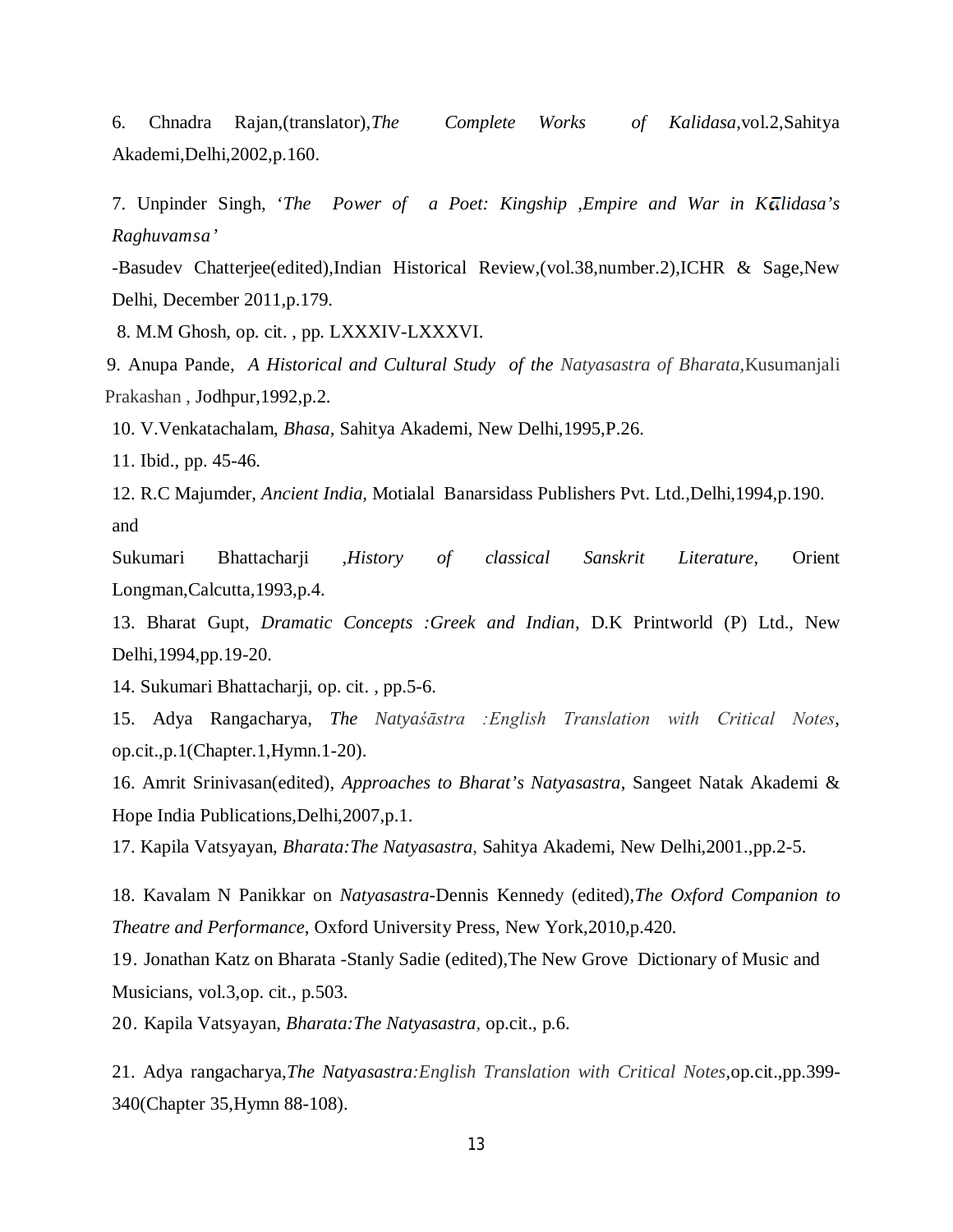22. K.Vatsyayan, op. cit., pp. 6-7.

23. Adya Rangacharya, *The Natyasastra:English Translation with Critical Notes,* op. cit.,p. xvii.

24. Prem Lata sharma, "*Is Music and Dance an Integral Part of Natya?",*

- Amrit Srinivasan(edited), *Approaches to Bharata's Natyasastra*, Sangeet Natak Akademi & Hope India Publications,Delhi,2007.pp107-119.

25. Adya Rangacharya, op. cit., pp.216-217(Chapter 27,Hymn no.91-98).

26. Ibid.,pp.215-216.(chapter 27 ,Hymn 50 -62).

27. Adya Rangacharya, Ibid., p.213(chapter no.27,hymn no.4-15a).

28. Adya Rangacharya, Ibid., p214(chapter no.27,hymn no. 15b-18a).

29. For detail discussion on the history and origin of Yatra,

See Kapila Vatsyayaan, Traditional Indian Theatre: Multiple Streams ,National Book Trust,New Delhi,2007,pp.133-143(chapter on Yatra, ).

30. Tarla Mehta, *Sanskrit Play Production in Ancient India ,* Motilal Banarasidas,Delhi, 1995,p131-132.

31. M M Ghosh(translator), The *Natyasastra* ascribed to Bharata-Muni,vol.1, op. Cit.,p.149(Chapter.8 Hymn 8-9 ).

32. Adya rangacharya, op. cit.,p.185 (footnote on Abhinaya).

33. M M Ghosh(translator), The *Natyasastra* ascribed to Bharata-Muni,vol.1, op. cit.,p.19 (chapter.2, Hymn no.7-11).

34. Adya Rangacharya(translator), The *Natyasastra*:English Translation with Critical Notes, op. cit., pp.7-8.

35. R.P Kulkarni, *The Theatre According to The Natyasastra of Bharata* , Kanishka Publishing House,Delhi,1994,p.20.

36. M M Ghosh(translator), The *Natyasastra* ascribed to Bharata-Muni,vol.1,op. cit., p. 20(Chapter.2,Hymn 12 -16.).

37.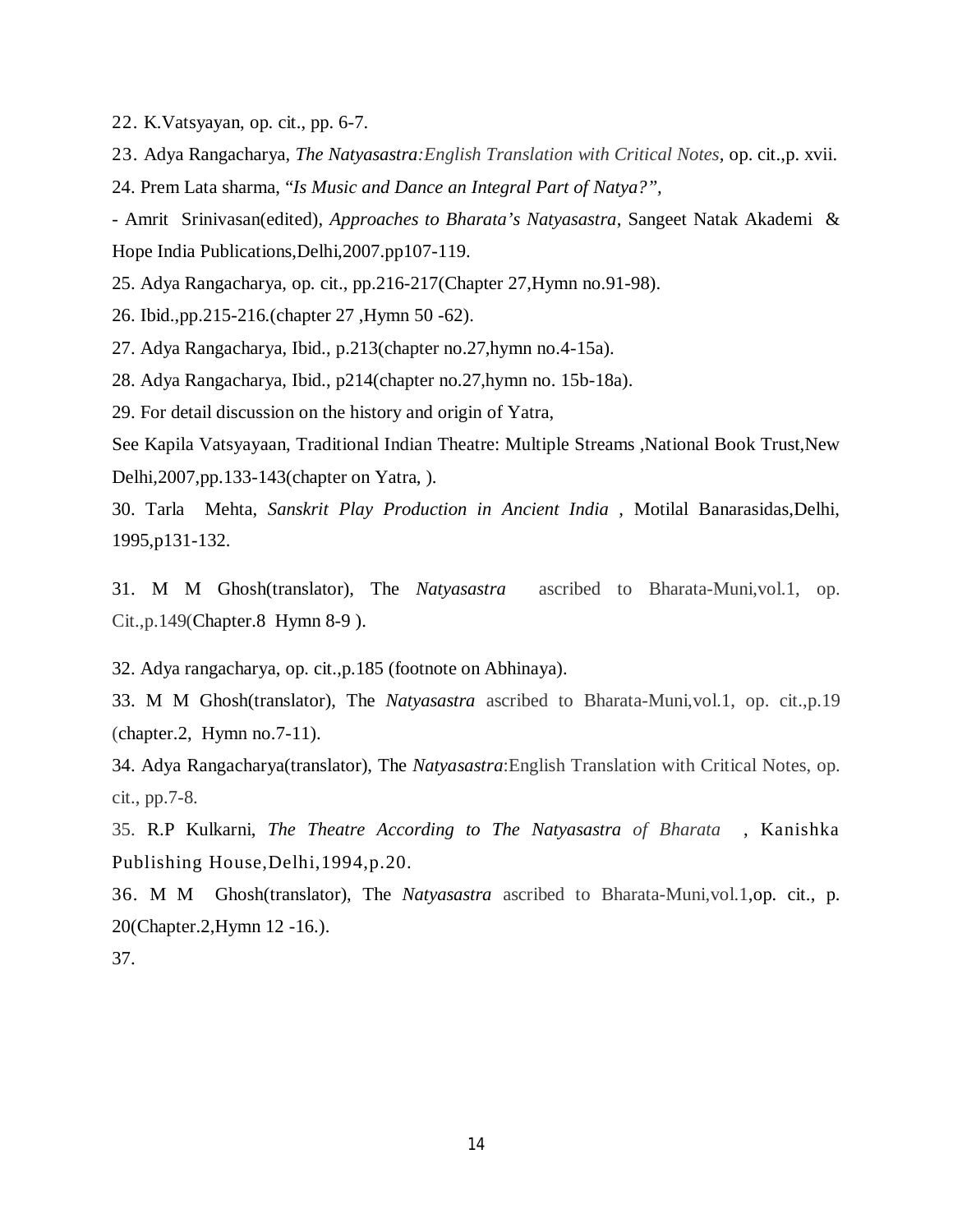| <b>Shape</b>             | <b>Sizes</b>                        |                    |                    |
|--------------------------|-------------------------------------|--------------------|--------------------|
|                          | Large<br>(Jyestha)                  | Medium<br>(Madhya) | Small<br>(Avara)   |
|                          | $E-W \times N-S$                    | $E-W \times N-S$   | $E-W \times N-S$   |
| Rectangular              | $162' \times 81'$                   | $96' \times 48'$   | $48' \times 24'$   |
| (Vikrsta)                | $108H \times 54H$                   | 64 H $\times$ 32 H | 32 H $\times$ 16 H |
| Square                   | $162' \times 162'$                  | $96' \times 96'$   | 48' $\times$ 48'   |
| (Caturasra)              | $108\ \text{H}\times 108\ \text{H}$ | 64 H $\times$ 64 H | $32 H \times 32 H$ |
| Triangular<br>(Trayasra) | Measurements not given.             |                    |                    |

#### Source:

Tarla Mehta, Sanskrit Play Production in Ancient India, Motilal Banarasidas, 1995.  $p.44$ 

## And

Here she mentioned that in the traditional measurements one angula is equal to 17.86 mm. (according to Vishnudharmattara Purara )& twelve angula can make one Tala. Tarla Mehta, *Sanskrit Play Production in Ancient India,* op. cit.,p.65.

38. M M Ghosh(translator), *The Natyasastra ascribed to Bharata-Muni*,vol.1, op. cit., pp. 20 - 21(Chapter.2,Hymn no.18-23).

39. Bharat Gupt, *Dramatic Concepts :Greek and Indian: A Study of the Poetics & the Natyasastra,* D.K Print World (P) Ltd., New Delhi,2006,p 131.

40. Leo Tolstoy ,*What is art? And Essays on Art,*(translation by Aylmer Maude),Oxford University Press,London,1962,p.123.

41. M M Ghosh(translator) , *The Natyasastra ascribed to Bharata-Muni*,vol.1, op. cit., pp.28- 29(chapter .2 Hymn 75-80).

42. Adya Rangacharya ,op. cit., p.10(chapter.2,Hymn89-100).

43. Devangana Desai, '*Social Dimensions of Art in Early India',* P.Pattanaik (ed.), Social

Scientist, Vol. 18, No. 3 (March, 1990), New Delhi, 1990, p. 21.

44. Romila Thapar, *Early india,* Penguin Books, New Delhi,2003, p.209 &pp.235-244. and

Romila Thapar, '*Cultural Transactions and Early India'*, *History and Beyond,*Oxford University Press,New Delhi,2001,pp.28-29.

45. M.C Byrski, '*The Myth of the Origin of Theatre and its Socio-Historical Import',*